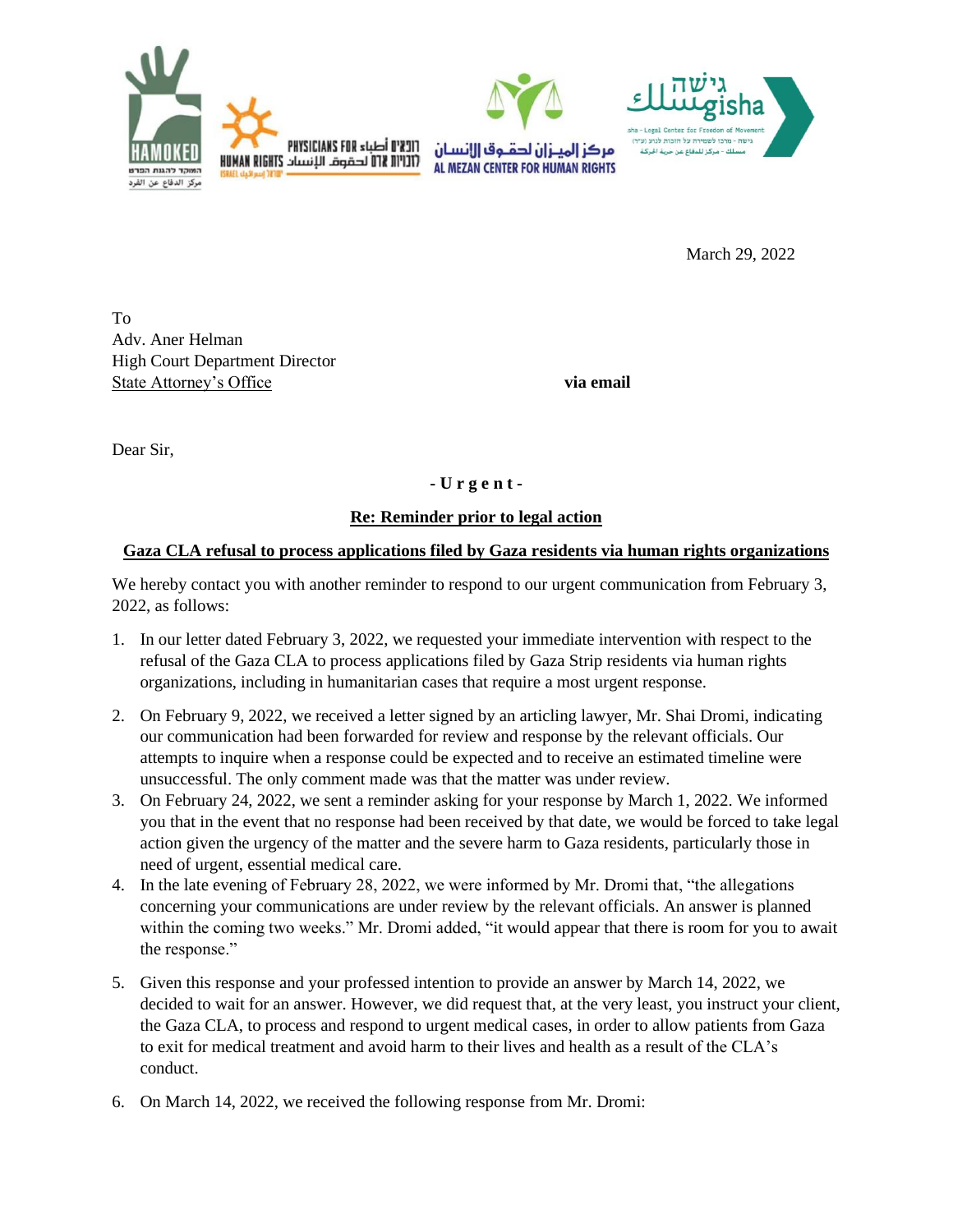

"I hereby reply that we have been informed that the matters mentioned in your communication have been brought to the attention of senior military officials, and an orderly response will be provided to you as soon as possible after the review is complete.

However, and in relation to your communication regarding urgent applications for exit by patients, we wish to inform you that even now, i.e., before a final decision has been made on the overall issues mentioned in your communication, the CLA continues to process applications regarding urgent exit for medical treatment in which no decision has yet been forwarded."

- 7. Based on this response, to avoid legal action where a resolution is possible without judicial review (as was the case in 2009), and given your statement that urgent medical cases will be processed, we opted to wait. However, as Mr. Dromi was informed on March 16, 2022, it emerged that **contrary to the response you provided to us**, the Gaza CLA persists in its refusal to process urgent applications, including from patients.
- 8. In correspondence on the matter with Mr. Dromi, we provided him withtwo patient applications in which the CLA had provided an automated response and asked that he see to the matter. Mr. Dromi responded to these requests. However, in one of the cases, his conduct was the same as the CLA's, and he responded stating that "the CLA notifies that the decision in the matter of Mr.  $\blacksquare$  has been forwarded to the [Palestinian] Civil Affairs Committee." It was only upon a second appeal to Mr. Dromi, made after inquiries with the Palestinian Civil Affairs Committee revealed the CLA had not forwarded a decision in the matter, that we found out the patient's request had been approved and he would be able to exit for a medical treatment scheduled for March 28, 2022.
- 9. We reiterate that in stark contrast to your response, **the Gaza CLA persists in its refusal to process applications by human rights organizations and attorneys representing Gaza residents, including in the most urgent humanitarian cases, including urgent medical treatment.** Unfortunately, the CLA's conduct and its refusal to process applications have cost the lives of Gaza residents. So, for example, on Friday, March 25, 2022, a child born on July 26, 2020, who had cancer, passed away after she was denied exit for medical treatment at al-Makassed Hospital. Two-year-old  $\qquad$  had three prior appointments for life-saving treatment. Her applications were never answered by the CLA, and an inquiry by Al Mezan resulted in the apathetic, automated response referring the applicants to the Palestinian Civil Affairs Committee.

A copy of the inquiry and response in the matter of the child, is attached hereto and marked "A."

- 10. The same conduct was repeated in the cases of three other patients whose applications to exit for urgent medical treatment received the automated response and were not processed by the CLA. We note that these cases are just a few of many patient applications that are not being processed.
	- 1. Application by Ms.  $\blacksquare$ , I.D. No.  $\blacksquare$ , to exit for urgent treatment at a-Najah Hospital in Nablus. Ms. \*\*\*\* is a stomach cancer patient in serious condition. She has already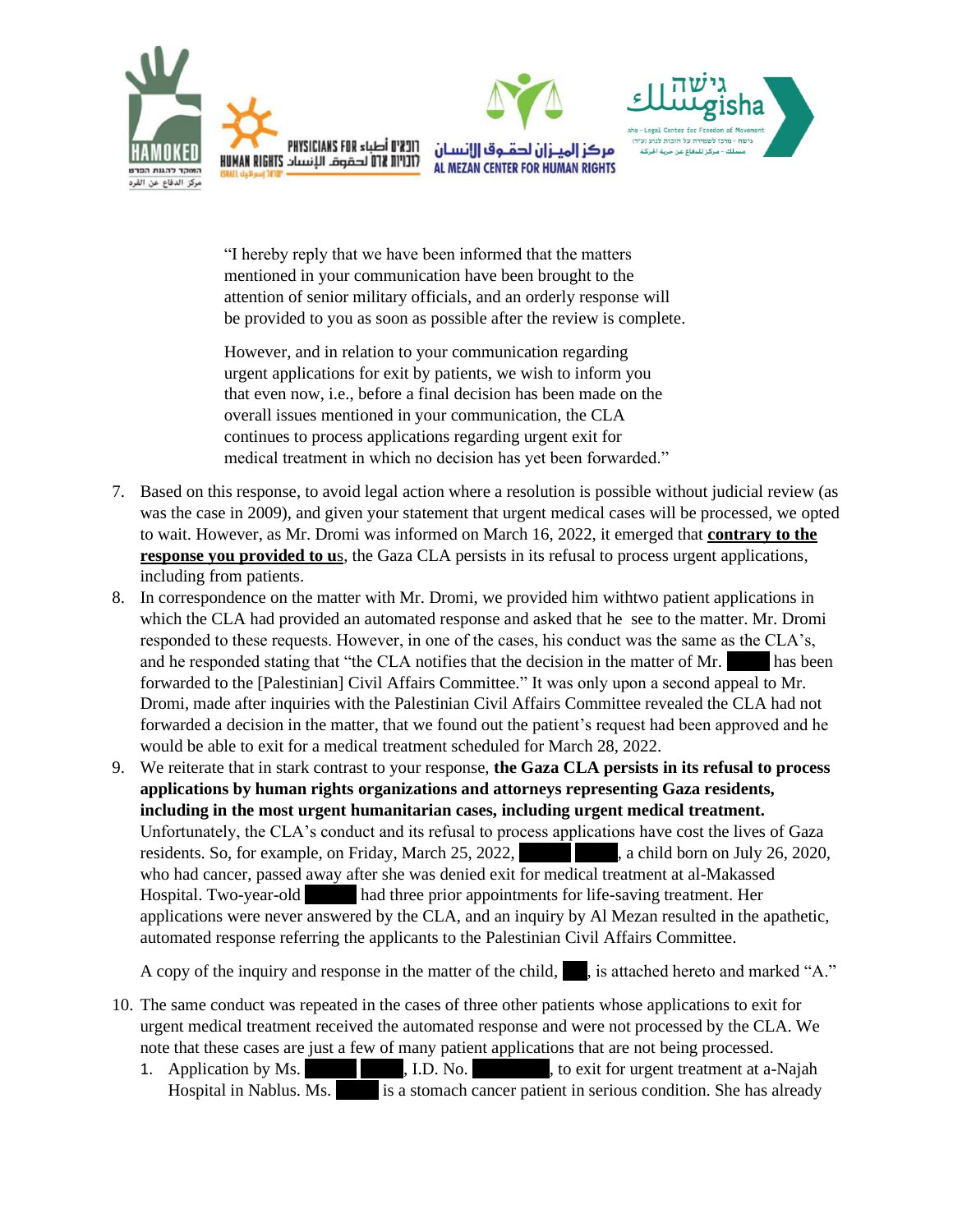

had to miss two appointments for treatment. The next appointment is scheduled for tomorrow, March 30, 2022. An inquiry by Al Mezan was met with the CLA's automated response, and inquiries with the Palestinian Civil Affairs Committee reveal the application is still in processing.

A copy of the inquiry and response in the matter of Ms.  $\cdot$  is attached hereto and marked "B"

2. Application by Mr.  $\blacksquare$ , I.D.  $\blacksquare$ , to exit for medical treatment at al-Makassed Hospital in Jerusalem. Mr. \*\*\*\* suffers from Behcet and has already missed three appointments (the first of which was back in September 2021). The next appointment is scheduled for tomorrow, **March 30, 2022**. An inquiry by Al Mezan was met with the automated response, and inquiries with the Palestinian Civil Affairs Committee reveal the application is still in processing.

A copy of the inquiry and response in the matter of Mr.  $\qquad$  is attached hereto and marked "C."

3. Application by Ms.  $I.D.$ , to exit for medical treatment at Augusta Victoria Hospital in Jerusalem. Ms. \*\*\*\*\*\*\*\*\*\* is a cancer patient in serious condition who has already had to miss two appointments. Two inquiries made by Al Mezan were met with the automated response, and Ms. \*\*\*\*\*\* has been unable to exit for medical treatment as the Palestinian Civil Affairs Committee told her that her application was being reviewed by the CLA, even after the appointment date had passed. Ms.  $^{\circ}$  s next appointment is scheduled for **April 5, 2022**.

Copies of inquiries and responses in the matter of Ms. The are attached hereto and marked "D."

- 11. We reiterate that the conduct of the CLA addressed in our communication severely harms Gaza residents and violates their rights to receive legal assistance, to counsel and to due process. As demonstrated, the violation of the aforesaid rights leads to violations of their most fundamental rights, including the right to life. It goes without saying that this conduct forces organizations to contact various District Attorney's Offices threatening legal action, and file numerous court petitions, creating unnecessarily heavy workloads for all parties involved.
- 12. Given the severe harm to applicants, particularly in urgent cases, and given the cumulative damage, compounded each day the CLA's new policy remains in place, and in order to obviate the need to take immediate legal action, we once again seek your immediate intervention. **Moreover, we ask that you instruct your clients to comply with your statement and supply the CLA's response in the three cases listed above, and all other cases concerning medical treatment. To remove any doubt, a response from the CLA to the effect that the response on a matter such as this had been forwarded to the Committee is insufficient and should be supplied immediately to the applicant's counsel as well.**
- 13. Given the time that has elapsed since we contacted you, we request your response by **April 5, 2022**. Inasmuch as no response is received by this date, we shall be forced to take legal action.